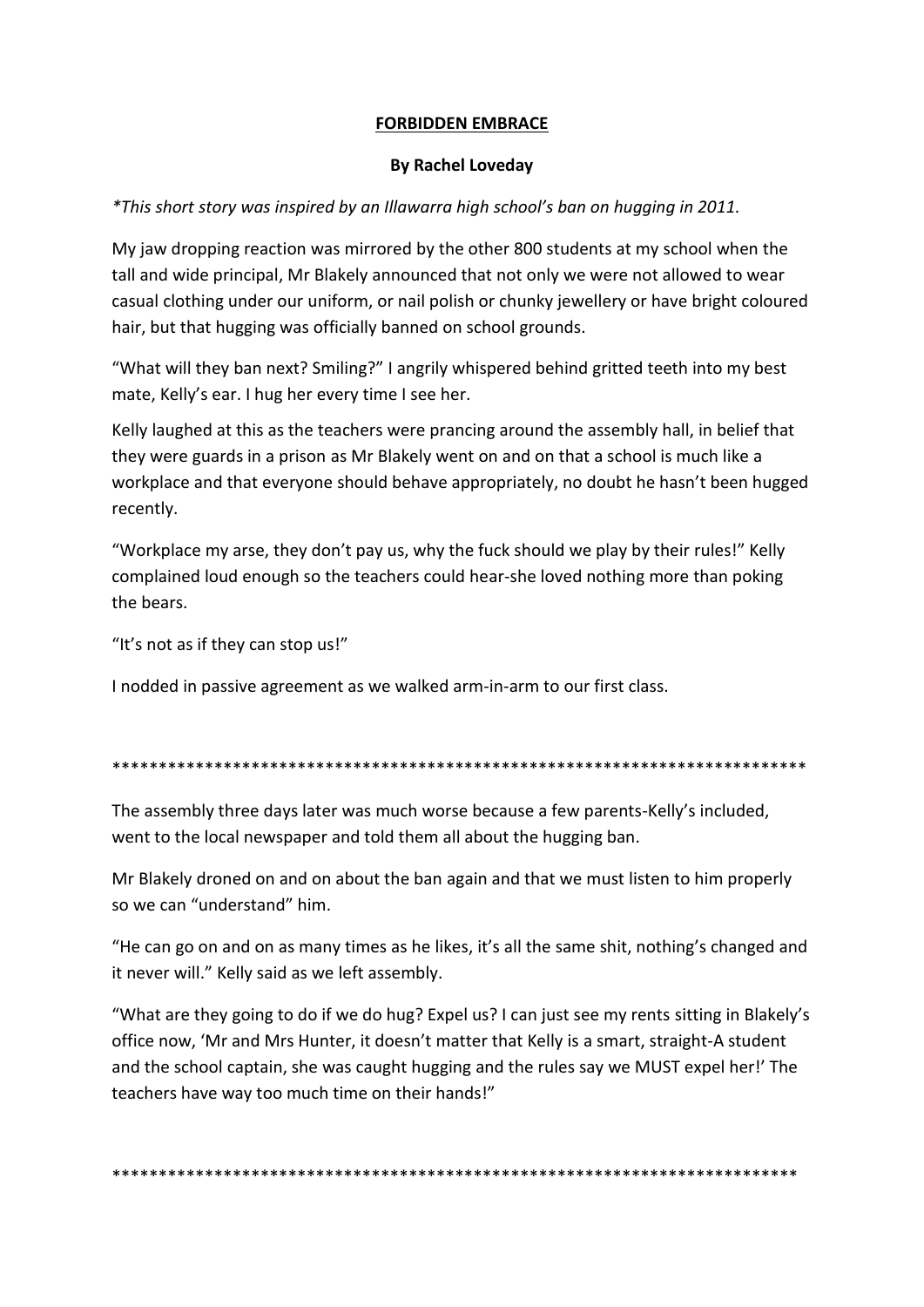I knew that Kelly was up to something when *she* was at school as *I* walked through the gates, she takes great joy in the teachers' reactions when she strolls through the gates literally a minute before the bell rings.

"What have you done now?" I ask as she links her arm with mine.

"*We* haven't done anything yet" she says with a smirk.

"We? What do you mean we?"

Instead of telling me the answer she took me to the assembly hall, our whole year was standing in there, waiting for her.

"What's going on?"

"We're going to have a cuddle-huddle!"

"A *cuddle-huddle*? Are you serious?"

"Yes, I got everyone our year to go along with it. I told Mr Blakely that we were going to talk to the school about the slave auction, but we're just going have a cuddle-huddle to see what they're going to do about it."

"Kelly can't you just complain to me and your parents and not actually do anything about it like a normal person?"

"That's your definition of *'normal'* and no!"

"Well you can count me out."

"Penny *come on*!"

"You can get expelled if you want to, but I won't!"

"Fine, do what you want!"

\*\*\*\*\*\*\*\*\*\*\*\*\*\*\*\*\*\*\*\*\*\*\*\*\*\*\*\*\*\*\*\*\*\*\*\*\*\*\*\*\*\*\*\*\*\*\*\*\*\*\*\*\*\*\*\*\*\*\*\*\*\*\*\*\*\*\*\*\*\*\*\*\*\*\*

Mr Blakely once again drilled into us that we "misunderstood" the hug ban, I tuned out the moment he said "just on the 'hug ban'…"

I looked up, at the stage to see Kelly smiling from ear to ear, showing her joy that Mr Blakely had no idea what was going to happen next.

I was pulled out of my zone when I heard Mr Blakely start talking about the slave auction.